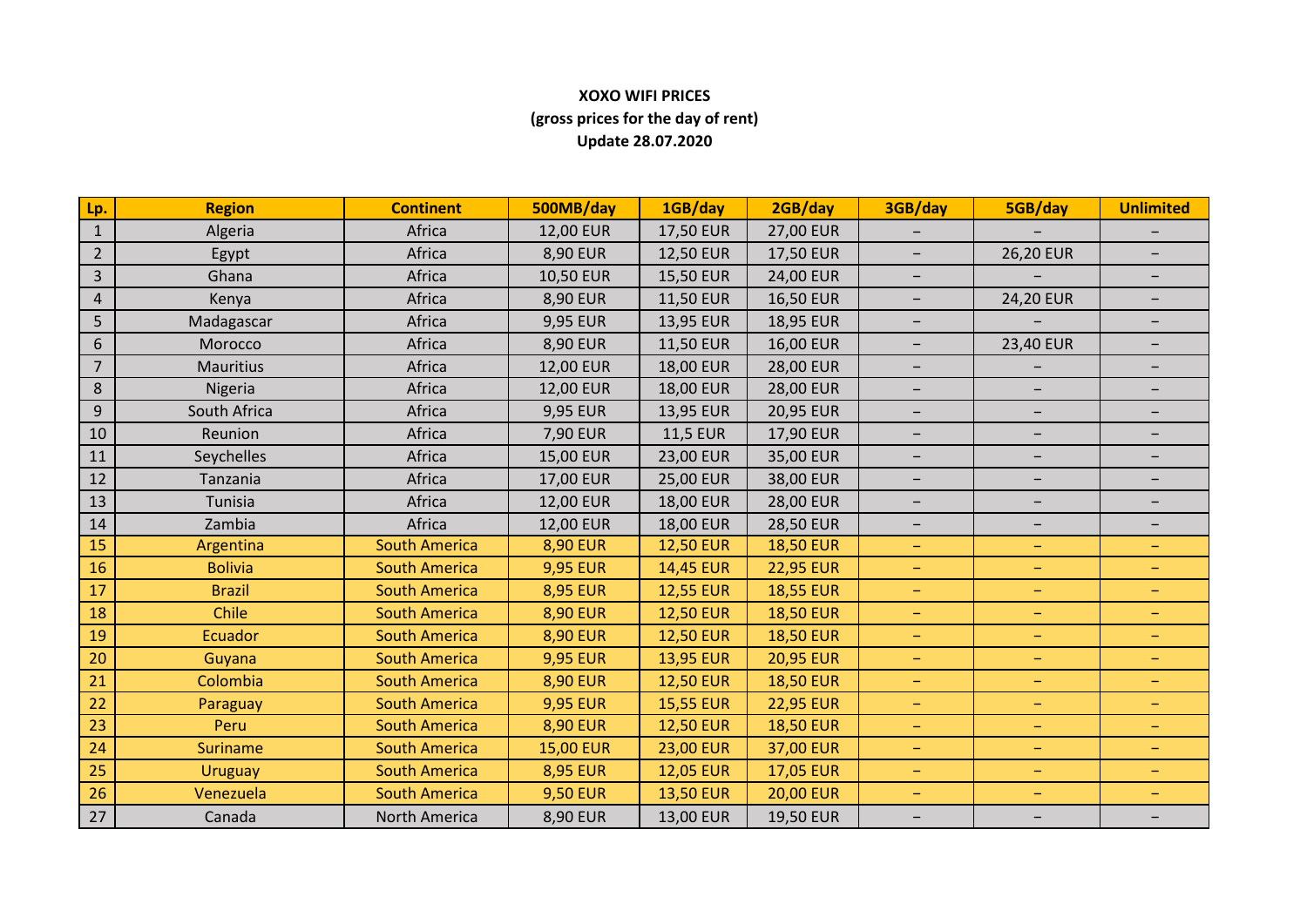| 28 | Mexico              | North America          | 8,90 EUR         | 12,50 EUR        | 18,00 EUR        | $\overline{\phantom{a}}$ |                          |                          |
|----|---------------------|------------------------|------------------|------------------|------------------|--------------------------|--------------------------|--------------------------|
| 29 | United States (USA) | North America          | 7,90 EUR         | 10,40 EUR        | 12,40 EUR        | $\overline{\phantom{0}}$ | <b>12,50 EUR</b>         | 14,00 EUR                |
| 30 | Guatemala           | <b>Central America</b> | <b>8,90 EUR</b>  | <b>12,50 EUR</b> | <b>18,50 EUR</b> | $\equiv$                 |                          |                          |
| 31 | <b>Costa Rica</b>   | <b>Central America</b> | <b>8,90 EUR</b>  | <b>12,50 EUR</b> | <b>18,50 EUR</b> | $\equiv$                 | $\overline{\phantom{m}}$ | $\equiv$                 |
| 32 | Nicaragua           | <b>Central America</b> | <b>8,90 EUR</b>  | <b>12,50 EUR</b> | <b>18,50 EUR</b> | $\equiv$                 | $\rightarrow$            | $\equiv$                 |
| 33 | Panama              | <b>Central America</b> | <b>8,90 EUR</b>  | <b>12,50 EUR</b> | <b>18,50 EUR</b> | $\equiv$                 | $\qquad \qquad -$        | -                        |
| 34 | <b>Puerto Rico</b>  | <b>Central America</b> | <b>9,50 EUR</b>  | <b>12,60 EUR</b> | <b>18,00 EUR</b> | $\equiv$                 | $\equiv$                 | $\overline{\phantom{m}}$ |
| 35 | <b>El Salvador</b>  | <b>Central America</b> | <b>8,90 EUR</b>  | <b>12,50 EUR</b> | <b>18,50 EUR</b> | $\overline{\phantom{m}}$ | -                        | $\overline{\phantom{a}}$ |
| 36 | Armenia             | Asia                   | 9,95 EUR         | 15,55 EUR        | 22,95 EUR        | $\overline{\phantom{m}}$ | $\overline{\phantom{a}}$ | $\overline{\phantom{a}}$ |
| 37 | Azerbaijan          | Asia                   | 9,95 EUR         | 15,55 EUR        | 22,95 EUR        | $\overline{\phantom{a}}$ |                          |                          |
| 38 | <b>Bali Island</b>  | Asia                   | 7,90 EUR         | 10,50 EUR        | 12,49 EUR        | $\overline{\phantom{a}}$ | $\overline{\phantom{a}}$ |                          |
| 39 | Bangladesh          | Asia                   | 11,00 EUR        | 15,00 EUR        | 22,00 EUR        | $\overline{\phantom{a}}$ | $\overline{\phantom{a}}$ | -                        |
| 40 | <b>Brunei</b>       | Asia                   | 9,95 EUR         | 13,95 EUR        | 20,95 EUR        | $\overline{\phantom{m}}$ |                          | $\overline{\phantom{a}}$ |
| 41 | China               | Asia                   | 7,90 EUR         | 8,90 EUR         | 10,40 EUR        | $\overline{\phantom{0}}$ | 16,80 EUR                |                          |
| 42 | Philippines         | Asia                   | 7,90 EUR         | 10,50 EUR        | 14,00 EUR        | $\overline{\phantom{0}}$ | <b>20,30 EUR</b>         |                          |
| 43 | Georgia             | Asia                   | 9,95 EUR         | 15,55 EUR        | 22,95 EUR        | $\overline{\phantom{a}}$ |                          | $\overline{\phantom{0}}$ |
| 44 | Hong Kong           | Asia                   | 7,90 EUR         | 10,50 EUR        | 12,50 EUR        | $\overline{\phantom{m}}$ | 17,10 EUR                | $\overline{\phantom{0}}$ |
| 45 | India               | Asia                   | 8,90 EUR         | 11,50 EUR        | 16,00 EUR        | $\overline{\phantom{m}}$ | <b>23,40 EUR</b>         | $\qquad \qquad -$        |
| 46 | Indonesia           | Asia                   | 7,90 EUR         | 10,50 EUR        | 12,50 EUR        | $\overline{\phantom{m}}$ | 17,20 EUR                | $\qquad \qquad -$        |
| 47 | Japan               | Asia                   | 7,90 EUR         | 8,30 EUR         | 10,40 EUR        | $\overline{\phantom{m}}$ | 14,80 EUR                | $\overline{\phantom{a}}$ |
| 48 | Cambodia            | Asia                   | 7,90 EUR         | 10,50 EUR        | 12,50 EUR        | $\overline{\phantom{0}}$ | 17,10 EUR                | -                        |
| 49 | Kazakhstan          | Asia                   | 6,90 EUR         | <b>9,50 EUR</b>  | 12,50 EUR        | $\overline{\phantom{a}}$ | 14,80 EUR                |                          |
| 50 | South Korea         | Asia                   | 6,90 EUR         | <b>9,50 EUR</b>  | 11,50 EUR        | $\overline{\phantom{a}}$ | <b>16,00 EUR</b>         |                          |
| 51 | Laos                | Asia                   | 9,00 EUR         | 12,00 EUR        | 17,00 EUR        | $\overline{\phantom{m}}$ | <b>25,40 EUR</b>         | $\overline{\phantom{a}}$ |
| 52 | Macao               | Asia                   | 9,00 EUR         | 12,00 EUR        | 17,00 EUR        | $\overline{\phantom{0}}$ | <b>25,40 EUR</b>         | $\qquad \qquad -$        |
| 53 | Malaysia            | Asia                   | 7,90 EUR         | 10,50 EUR        | 12,50 EUR        | $\overline{\phantom{0}}$ | 17,50 EUR                |                          |
| 54 | Myanmar (Burma)     | Asia                   | <b>10,50 EUR</b> | 15,00 EUR        | 22,00 EUR        | $\overline{\phantom{m}}$ |                          | $\overline{\phantom{0}}$ |
| 55 | Mongolia            | Asia                   | 9,95 EUR         | 13,95 EUR        | 20,95 EUR        | $\overline{\phantom{a}}$ |                          | $\overline{\phantom{a}}$ |
| 56 | Nepal               | Asia                   | 7,90 EUR         | 10,40 EUR        | 14,40 EUR        | $\overline{\phantom{a}}$ | <b>21,50 EUR</b>         | $\overline{\phantom{0}}$ |
| 57 | Pakistan            | Asia                   | 7,90 EUR         | 10,40 EUR        | 12,00 EUR        | $\overline{\phantom{a}}$ | 14,80 EUR                | $\overline{\phantom{0}}$ |
| 58 | Singapore           | Asia                   | 7,90 EUR         | <b>10,50 EUR</b> | 12,50 EUR        | -                        | <b>17,50 EUR</b>         |                          |
| 59 | Sri Lanka           | Asia                   | <b>8,50 EUR</b>  | 11,00 EUR        | 15,00 EUR        | $\overline{\phantom{a}}$ | <b>21,50 EUR</b>         | $\overline{\phantom{a}}$ |
| 60 | Tajikistan          | Asia                   | 13,50 EUR        | 20,00 EUR        | 31,00 EUR        | $\overline{\phantom{0}}$ |                          |                          |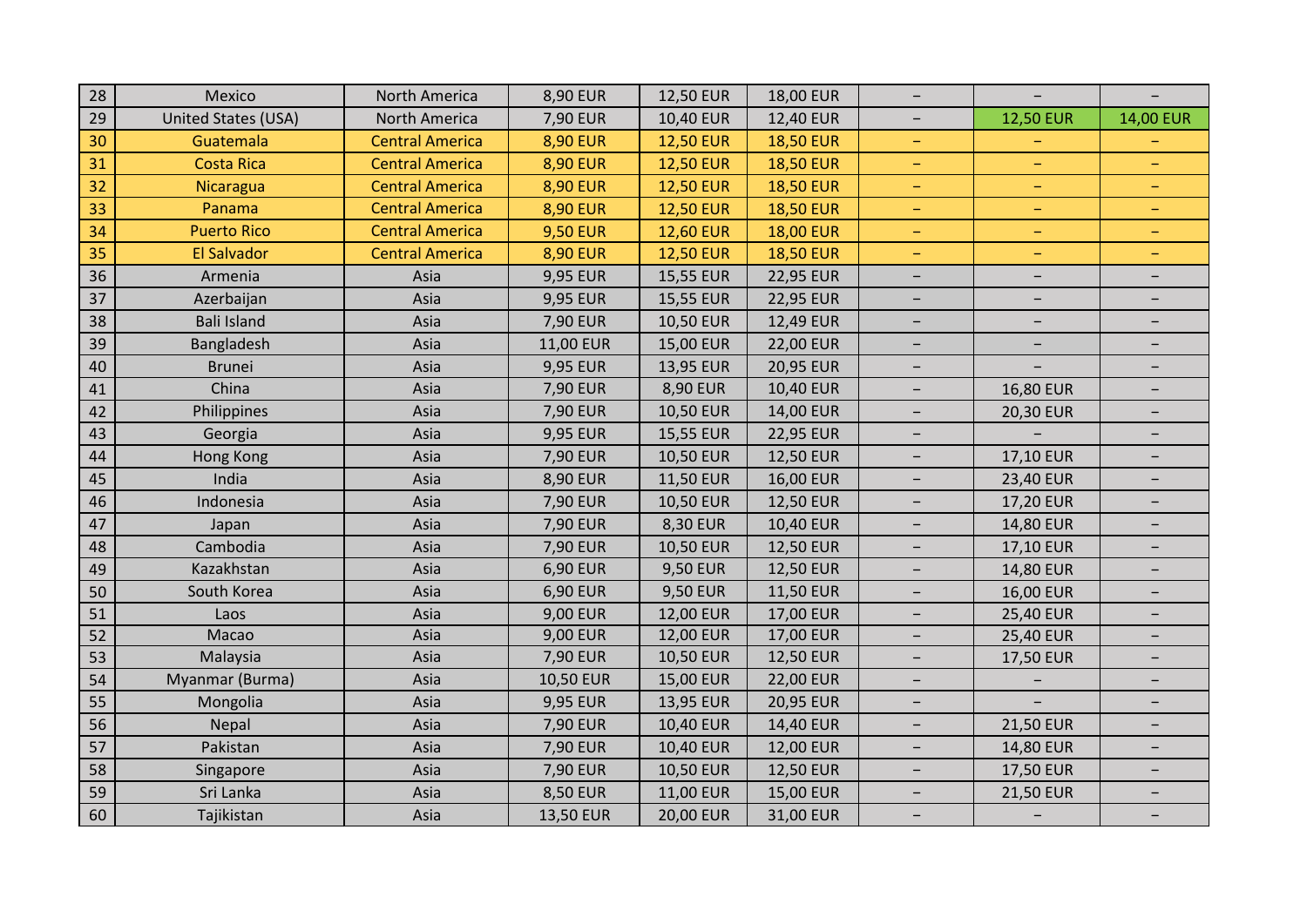| 61 | Thailand                      | Asia               | 7,90 EUR                 | 10,50 EUR        | 12,40 EUR        | $\overline{\phantom{m}}$ | 15,90 EUR                | $\overline{\phantom{0}}$ |
|----|-------------------------------|--------------------|--------------------------|------------------|------------------|--------------------------|--------------------------|--------------------------|
| 62 | Taiwan                        | Asia               | 7,90 EUR                 | 10,50 EUR        | 12,40 EUR        | $\qquad \qquad -$        | 16,80 EUR                | $\overline{\phantom{0}}$ |
| 63 | Vietnam                       | Asia               | 6,50 EUR                 | <b>7,50 EUR</b>  | 9,00 EUR         | $\overline{\phantom{m}}$ | 12,80 EUR                | $\overline{\phantom{0}}$ |
| 64 | Albania                       | <b>Balkans</b>     | <b>11,50 EUR</b>         | <b>18,00 EUR</b> | <b>29,00 EUR</b> | $\equiv$                 |                          | $\overline{\phantom{m}}$ |
| 65 | <b>Bosnia and Herzegovina</b> | <b>Balkans</b>     | <b>9,95 EUR</b>          | 14,95 EUR        | <b>22,95 EUR</b> | $\equiv$                 | $\equiv$                 | ÷                        |
| 66 | Croatia                       | <b>Balkans</b>     | <b>7,50 EUR</b>          |                  |                  | <b>8,50 EUR</b>          | <b>9,50 EUR</b>          | ÷,                       |
| 67 | Montenegro                    | <b>Balkans</b>     | <b>8,90 EUR</b>          | <b>12,40 EUR</b> | <b>17,90 EUR</b> | $\equiv$                 |                          | ÷,                       |
| 68 | North Macedonia               | <b>Balkans</b>     | <b>9,95 EUR</b>          | 14,45 EUR        | <b>21,40 EUR</b> | $\equiv$                 | $\equiv$                 | ÷,                       |
| 69 | Serbia                        | <b>Balkans</b>     | <b>8,95 EUR</b>          | <b>13,05 EUR</b> | <b>18,55 EUR</b> | $\overline{\phantom{m}}$ | $\equiv$                 | ÷                        |
| 70 | Slovenia                      | <b>Balkans</b>     | <b>7,90 EUR</b>          | <b>8,90 EUR</b>  |                  | <b>10,90 EUR</b>         | <b>13,40 EUR</b>         | ÷,                       |
| 71 | Saudi Arabia                  | <b>Middle East</b> | 8,90 EUR                 | 11,50 EUR        | 16,00 EUR        |                          | <b>25,40 EUR</b>         | $\overline{\phantom{0}}$ |
| 72 | <b>Bahrain</b>                | Middle East        | 9,50 EUR                 | 13,50 EUR        | 20,50 EUR        | $\overline{\phantom{0}}$ |                          | -                        |
| 73 | Cyprus                        | <b>Middle East</b> | 9,95 EUR                 | 14,45 EUR        | 21,45 EUR        | $\overline{\phantom{a}}$ |                          | $\overline{\phantom{a}}$ |
| 74 | Israel                        | <b>Middle East</b> | 8,50 EUR                 | 11,00 EUR        | 15,00 EUR        | $\overline{\phantom{0}}$ | 21,50 EUR                |                          |
| 75 | Jordan                        | <b>Middle East</b> | 7,90 EUR                 | 10,50 EUR        | 14,00 EUR        | $\qquad \qquad -$        | 19,50 EUR                | $\overline{\phantom{0}}$ |
| 76 | Qatar                         | <b>Middle East</b> | 9,95 EUR                 | 13,95 EUR        | 20,95 EUR        | $\overline{\phantom{0}}$ |                          |                          |
| 77 | Kuwait                        | <b>Middle East</b> | 9,95 EUR                 | 14,95 EUR        | <b>22,95 EUR</b> | $\overline{\phantom{m}}$ | $\overline{\phantom{m}}$ | $\overline{\phantom{a}}$ |
| 78 | Oman                          | <b>Middle East</b> | 10,50 EUR                | 15,00 EUR        | <b>23,50 EUR</b> |                          |                          |                          |
| 79 | Turkey                        | <b>Middle East</b> | 7,90 EUR                 | 8,90 EUR         |                  | 9,90 EUR                 | 11,90 EUR                | $\overline{\phantom{0}}$ |
| 80 | <b>United Arab Emirates</b>   | <b>Middle East</b> | 10,90 EUR                | 15,90 EUR        | 25,40 EUR        | -                        | $\overline{\phantom{a}}$ | -                        |
| 81 | Andora                        | Europe             | <b>7,90 EUR</b>          | <b>11,50 EUR</b> | 17,90 EUR        |                          |                          | $\overline{\phantom{m}}$ |
| 82 | Austria                       | <b>Europe</b>      |                          | <b>5,95 EUR</b>  |                  | <b>7,95 EUR</b>          | <b>7,95 EUR</b>          | -                        |
| 83 | <b>Belgium</b>                | <b>Europe</b>      | <b>8,95 EUR</b>          | <b>13,05 EUR</b> | <b>19,05 EUR</b> |                          |                          | -                        |
| 84 | <b>Bulgaria</b>               | Europe             |                          | <b>5,95 EUR</b>  | -                | <b>7,95 EUR</b>          | <b>9,45 EUR</b>          | -                        |
| 85 | <b>Czech Republic</b>         | <b>Europe</b>      | $\equiv$                 | <b>5,95 EUR</b>  | ÷                | <b>7,95 EUR</b>          | <b>9,45 EUR</b>          | $\overline{\phantom{a}}$ |
| 86 | <b>Denmark</b>                | <b>Europe</b>      | $\overline{\phantom{m}}$ | <b>5,95 EUR</b>  |                  | <b>7,95 EUR</b>          | <b>9,45 EUR</b>          | -                        |
| 87 | Estonia                       | Europe             | $\qquad \qquad -$        | <b>7,50 EUR</b>  | -                | <b>9,50 EUR</b>          | <b>11,00 EUR</b>         | -                        |
| 88 | <b>Finland</b>                | <b>Europe</b>      | $\equiv$                 | <b>5,50 EUR</b>  | $\equiv$         | <b>7,50 EUR</b>          | <b>9,00 EUR</b>          | -                        |
| 89 | France                        | <b>Europe</b>      | $\equiv$                 | <b>5,95 EUR</b>  | $\equiv$         | <b>7,95 EUR</b>          | <b>9,45 EUR</b>          | $\equiv$                 |
| 90 | Fuerteventura                 | <b>Europe</b>      |                          | <b>7,90 EUR</b>  |                  | <b>9,90 EUR</b>          | <b>11,40 EUR</b>         | -                        |
| 91 | Gibraltar                     | <b>Europe</b>      | <b>8,95 EUR</b>          | <b>13,05 EUR</b> | <b>18,55 EUR</b> |                          |                          | -                        |
| 92 | <b>Gran Canaria</b>           | <b>Europe</b>      | <b>7,90 EUR</b>          | <b>8,90 EUR</b>  | -                | <b>11,90 EUR</b>         | <b>13,40 EUR</b>         | -                        |
| 93 | Greece                        | <b>Europe</b>      |                          | <b>7,50 EUR</b>  | $\equiv$         | <b>9,50 EUR</b>          | <b>11,00 EUR</b>         | $\equiv$                 |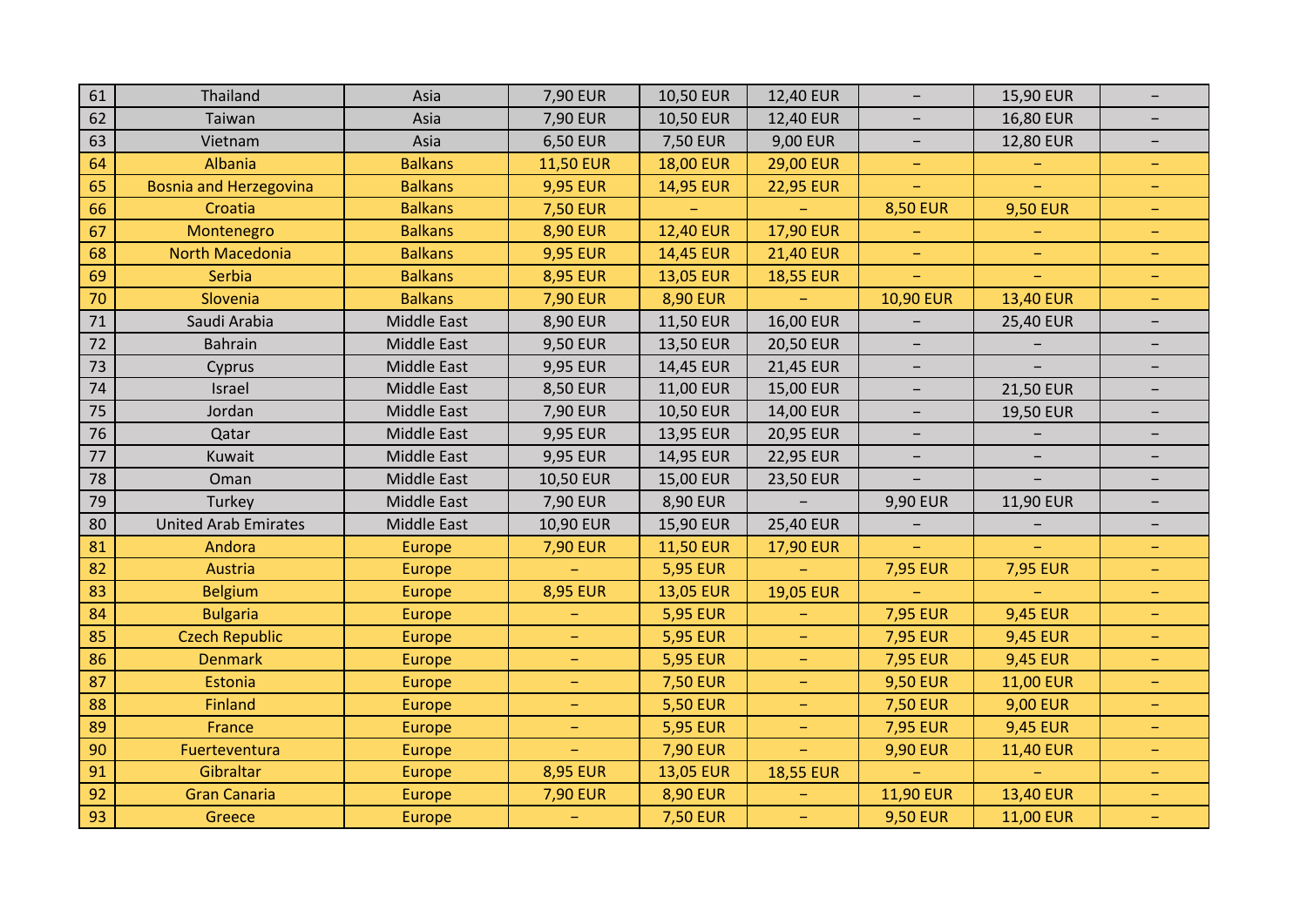| 94  | Spain                         | Europe            | $\overline{\phantom{a}}$ | <b>5,95 EUR</b>  | $\equiv$                 | <b>7,95 EUR</b>          | <b>9,45 EUR</b>          | $\overline{\phantom{m}}$ |
|-----|-------------------------------|-------------------|--------------------------|------------------|--------------------------|--------------------------|--------------------------|--------------------------|
| 95  | <b>Netherlands</b>            | Europe            | $\equiv$                 | <b>8,00 EUR</b>  | $\equiv$                 | <b>10,00 EUR</b>         | <b>11,50 EUR</b>         | $\equiv$                 |
| 96  | Ireland                       | <b>Europe</b>     |                          | <b>5,95 EUR</b>  | ÷,                       | <b>7,95 EUR</b>          | <b>9,45 EUR</b>          | $\equiv$                 |
| 97  | Iceland                       | Europe            |                          | <b>5,50 EUR</b>  | -                        | <b>7,50 EUR</b>          | <b>9,00 EUR</b>          | $\rightarrow$            |
| 98  | Lanzarote                     | Europe            | <b>7,90 EUR</b>          | <b>8,90 EUR</b>  | $\equiv$                 | <b>11,90 EUR</b>         | <b>13,40 EUR</b>         | $\equiv$                 |
| 99  | Liechtenstein                 | Europe            |                          | <b>5,95 EUR</b>  | Ξ,                       | <b>7,95 EUR</b>          | <b>9,45 EUR</b>          | $\equiv$                 |
| 100 | Lithuania                     | Europe            |                          | <b>5,95 EUR</b>  |                          | <b>7,95 EUR</b>          | <b>9,45 EUR</b>          | $\overline{\phantom{m}}$ |
| 101 | Luxembourg                    | <b>Europe</b>     | <b>11,50 EUR</b>         | <b>16,50 EUR</b> | <b>25,00 EUR</b>         |                          |                          | -                        |
| 102 | Latvia                        | Europe            | <b>7,90 EUR</b>          | <b>8,90 EUR</b>  |                          | <b>11,90 EUR</b>         | 13,40 EUR                | $\equiv$                 |
| 103 | Malta                         | <b>Europe</b>     |                          | <b>7,50 EUR</b>  | -                        | <b>9,50 EUR</b>          | <b>11,00 EUR</b>         | -                        |
| 104 | <b>Monaco</b>                 | <b>Europe</b>     | $\equiv$                 | <b>5,95 EUR</b>  | -                        | <b>7,95 EUR</b>          | <b>9,45 EUR</b>          | $\qquad \qquad -$        |
| 105 | Germany                       | Europe            | -                        | <b>8,00 EUR</b>  | $\equiv$                 | <b>10,00 EUR</b>         | <b>11,50 EUR</b>         | $\equiv$                 |
| 106 | <b>Norway</b>                 | <b>Europe</b>     | $\overline{\phantom{m}}$ | <b>5,95 EUR</b>  | ÷                        | <b>7,95 EUR</b>          | <b>9,45 EUR</b>          | $\equiv$                 |
| 107 | Poland                        | Europe            | -                        |                  |                          |                          | <b>6,00 EUR</b>          | from 50 EUR**            |
| 108 | Portugal                      | Europe            | $\qquad \qquad -$        | <b>5,50 EUR</b>  | -                        | <b>7,50 EUR</b>          | <b>9,00 EUR</b>          |                          |
| 109 | <b>Russia</b>                 | <b>Europe</b>     | $\equiv$                 | <b>7,50 EUR</b>  | -                        | <b>9,50 EUR</b>          | <b>11,00 EUR</b>         | $\rightarrow$            |
| 110 | Romania                       | Europe            | $\equiv$                 | <b>5,50 EUR</b>  | $\equiv$                 | <b>7,50 EUR</b>          | <b>9,00 EUR</b>          | $\equiv$                 |
| 111 | San Marino                    | <b>Europe</b>     | $\equiv$                 | <b>5,95 EUR</b>  | ÷,                       | <b>7,95 EUR</b>          | <b>9,45 EUR</b>          | $\equiv$                 |
| 112 | Slovakia                      | Europe            | $\equiv$                 | <b>7,50 EUR</b>  | $\overline{\phantom{m}}$ | <b>9,50 EUR</b>          | <b>11,00 EUR</b>         | $\overline{\phantom{m}}$ |
| 113 | Switzerland                   | <b>Europe</b>     | $\rightarrow$            | <b>7,50 EUR</b>  | $\rightarrow$            | <b>9,50 EUR</b>          | <b>11,00 EUR</b>         | $\equiv$                 |
| 114 | Sweden                        | <b>Europe</b>     |                          | <b>5,50 EUR</b>  | ÷,                       | <b>7,50 EUR</b>          | <b>9,00 EUR</b>          | $\equiv$                 |
| 115 | <b>Tenerife</b>               | Europe            | <b>7,90 EUR</b>          | <b>8,90 EUR</b>  | ÷,                       | <b>10,90 EUR</b>         | 13,40 EUR                | $\overline{\phantom{m}}$ |
| 116 | <b>Ukraine</b>                | Europe            |                          | <b>5,50 EUR</b>  | -                        | <b>7,50 EUR</b>          | <b>9,00 EUR</b>          | $\equiv$                 |
| 117 | Vatican                       | Europe            |                          | <b>5,95 EUR</b>  | ÷                        | <b>7,95 EUR</b>          | <b>9,45 EUR</b>          | $\rightarrow$            |
| 118 | <b>Hungary</b>                | Europe            | <b>8,95 EUR</b>          | <b>13,05 EUR</b> | <b>18,55 EUR</b>         |                          |                          | $\equiv$                 |
| 119 | <b>United Kingdom</b>         | Europe            | $\qquad \qquad -$        | <b>5,95 EUR</b>  |                          | <b>7,95 EUR</b>          | <b>9,45 EUR</b>          | $\qquad \qquad -$        |
| 120 | Italy                         | Europe            |                          | <b>5,95 EUR</b>  | $\equiv$                 | <b>7,95 EUR</b>          | <b>9,45 EUR</b>          | $\equiv$                 |
| 121 | <b>Canary Islands</b>         | Europe            | <b>7,90 EUR</b>          | <b>8,90 EUR</b>  | $\equiv$                 | <b>9,90 EUR</b>          | <b>11,90 EUR</b>         | $\equiv$                 |
| 122 | <b>Isle of Man</b>            | <b>Europe</b>     | <b>8,90 EUR</b>          | <b>11,40 EUR</b> | <b>16,40 EUR</b>         |                          |                          | -                        |
| 123 | Anguilla                      | Caribbean Islands | 15,00 EUR                | 25,50 EUR        | 46,50 EUR                |                          | $\overline{\phantom{0}}$ |                          |
| 124 | Antigua and Barbuda           | Caribbean Islands | <b>16,50 EUR</b>         | 24,50 EUR        | 38,50 EUR                | $\overline{\phantom{a}}$ | $\overline{\phantom{a}}$ | -                        |
| 125 | Aruba                         | Caribbean Islands | 14,90 EUR                | 22,90 EUR        | 36,90 EUR                | $\overline{\phantom{a}}$ | $\overline{\phantom{m}}$ | $\overline{\phantom{a}}$ |
| 126 | <b>British Virgin Islands</b> | Caribbean Islands | <b>16,50 EUR</b>         | 27,00 EUR        | 47,50 EUR                | -                        | $\overline{\phantom{a}}$ |                          |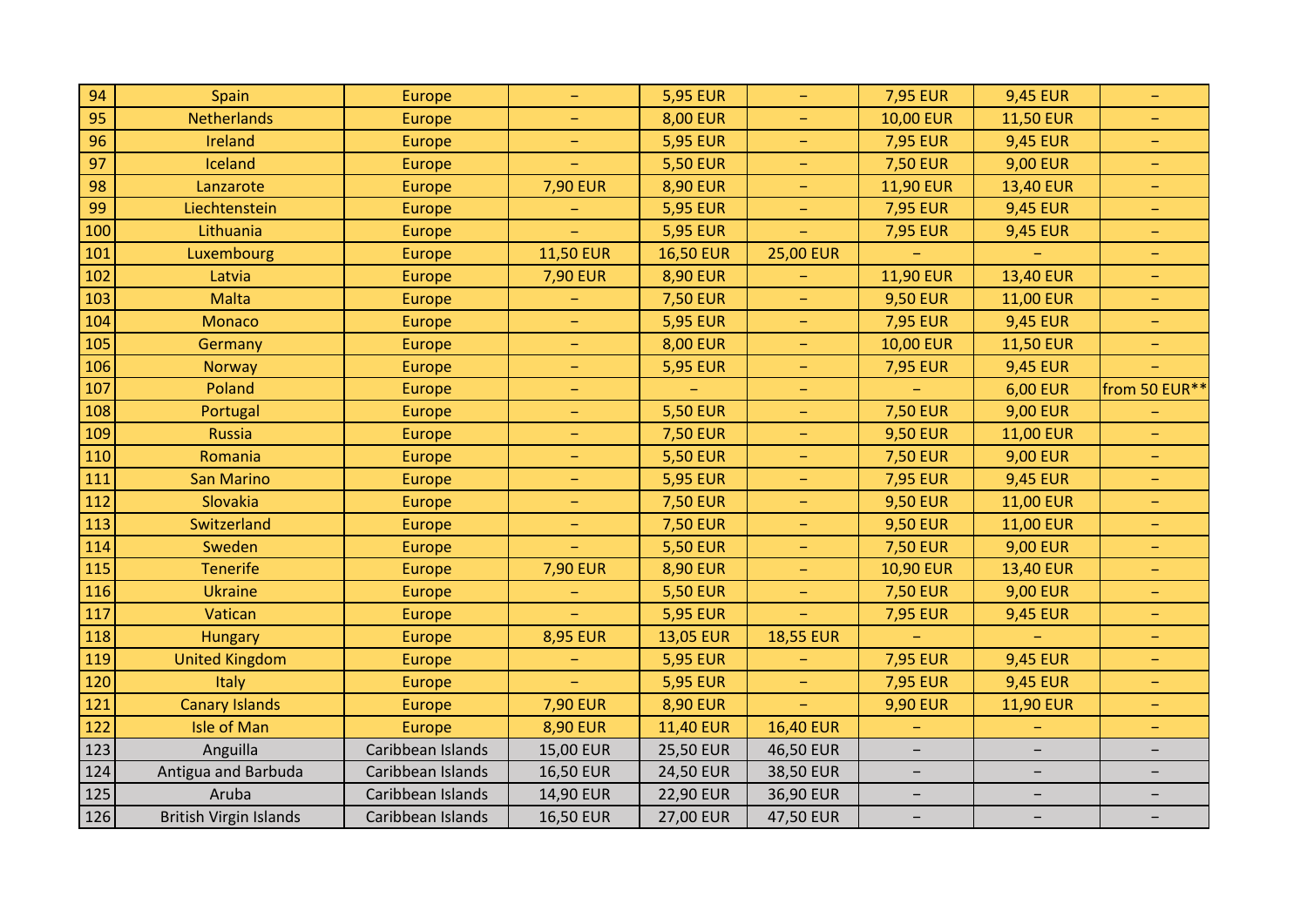| 127 | Curacao                             | Caribbean Islands | 16,51 EUR        |                  | $\overline{\phantom{0}}$ | —                        |                          |                          |
|-----|-------------------------------------|-------------------|------------------|------------------|--------------------------|--------------------------|--------------------------|--------------------------|
| 128 | Dominican Republic                  | Caribbean Islands | 9,95 EUR         | 13,55 EUR        | 19,55 EUR                | $\overline{\phantom{0}}$ | $\overline{\phantom{0}}$ |                          |
| 129 | Grenada                             | Caribbean Islands | 16,50 EUR        | 23,50 EUR        | 38,50 EUR                | —                        | $\overline{\phantom{0}}$ |                          |
| 130 | Guadelupe                           | Caribbean Islands | 9,95 EUR         | 13,95 EUR        | 20,95 EUR                | -                        | $\overline{\phantom{0}}$ |                          |
| 131 | Haiti                               | Caribbean Islands | 13,00 EUR        | 21,00 EUR        | 35,00 EUR                |                          |                          |                          |
| 132 | Jamaica                             | Caribbean Islands | 15,00 EUR        | 23,00 EUR        | 37,00 EUR                |                          |                          |                          |
| 133 | Cayman Islands                      | Caribbean Islands | 13,00 EUR        | 21,00 EUR        | 35,00 EUR                |                          |                          |                          |
| 134 | Martinique                          | Caribbean Islands | 10,50 EUR        | 15,00 EUR        | 23,50 EUR                |                          | -                        |                          |
| 135 | Saint Maarten                       | Caribbean Islands | 8,90 EUR         | 12,00 EUR        | 18,00 EUR                | $\qquad \qquad -$        | $\overline{\phantom{0}}$ |                          |
| 136 | <b>Saint Vincent and Grenadines</b> | Caribbean Islands | 16,50 EUR        | 27,00 EUR        | 48,00 EUR                | $\overline{\phantom{0}}$ | -                        |                          |
| 137 | Trinidad i Tobago                   | Caribbean Islands | 15,00 EUR        | 23,00 EUR        | 37,00 EUR                | $\qquad \qquad -$        | -                        |                          |
| 138 | <b>Turks and Caicos Islands</b>     | Caribbean Islands | 15,00 EUR        | 23,00 EUR        | 33,50 EUR                | $\qquad \qquad -$        |                          |                          |
| 139 | Australia                           | Oceanic           | <b>7,90 EUR</b>  | <b>10,50 EUR</b> | <b>15,00 EUR</b>         | -                        | <b>23,40 EUR</b>         |                          |
| 140 | Fiji                                | Oceanic           | <b>9,95 EUR</b>  | 13,45 EUR        | <b>20,95 EUR</b>         | -                        | $\overline{\phantom{0}}$ |                          |
| 141 | Guam                                | <b>Oceanic</b>    | <b>9,95 EUR</b>  | <b>14,45 EUR</b> | <b>22,45 EUR</b>         | -                        | $\overline{\phantom{0}}$ |                          |
| 142 | <b>Northern Mariana Islands</b>     | <b>Oceanic</b>    | <b>11,50 EUR</b> | <b>16,00 EUR</b> | <b>20,50 EUR</b>         | -                        | -                        |                          |
| 143 | <b>New Zealand</b>                  | <b>Oceanic</b>    | <b>11,00 EUR</b> | <b>16,00 EUR</b> | <b>25,00 EUR</b>         | $\overline{\phantom{0}}$ | $\overline{\phantom{0}}$ | $\overline{\phantom{0}}$ |
| 144 | <b>Tahiti</b>                       | <b>Oceanic</b>    | <b>15,00 EUR</b> | <b>23,00 EUR</b> | 35,00 EUR                | -                        | $\overline{\phantom{0}}$ |                          |

\* New - 5 GB package and Unlimited in the USA - only one operator!

\*\* - Unllimited Poland - After 200GB, throttled speed of up to 5Mbps afterwards.

After 500GB, throttled speed of up to 1Mbps afterwards.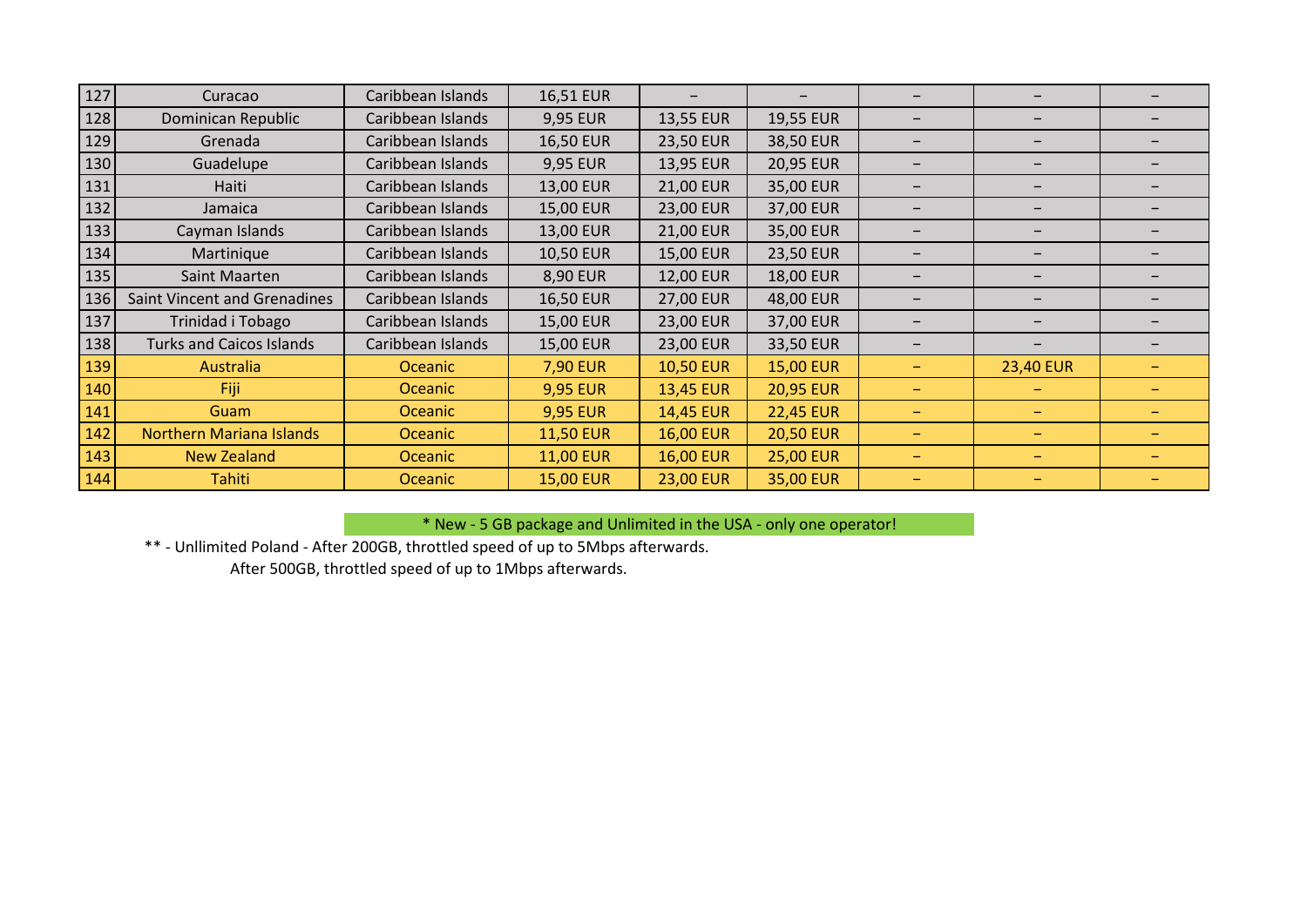| <b>Region</b>                                                                                                                                                                                                                                                                                                          | <b>Continent</b> | 500MB/day       | 1GB/day   | 2GB/day          | 3GB/day | 5GB/day | <b>Unlimited</b> |
|------------------------------------------------------------------------------------------------------------------------------------------------------------------------------------------------------------------------------------------------------------------------------------------------------------------------|------------------|-----------------|-----------|------------------|---------|---------|------------------|
| Algeria, Egypt, Ghana, Kenya,<br>Madagascar, Mauritius,<br>Morcco, Nigeria, Reunion,<br>Seychelles, South Africa,<br>Tanzania, Tunisia, Zambia                                                                                                                                                                         | <b>AFRICA</b>    | 13,50 EUR       | 19,50 EUR | <b>29,50 EUR</b> |         |         |                  |
| Armenia, Azerbaijan, Bali<br>Island, Bangladesh, Brunei,<br>Cambogia, China, Georgia,<br>Hong Kong, India, Indonesia,<br>Japan, Kazachstan, Laos,<br>Mongolia, Macao, Malaysia,<br>Myanmar (Burma), Nepal,<br>Pakistan, Philippines,<br>Singapore, South Korea, Sri<br>Lanka, Taiwan, Tajikistan,<br>Thailand, Vietnam | <b>ASIA</b>      | <b>9,95 EUR</b> | 14,45 EUR | <b>19,45 EUR</b> |         |         |                  |
| Albania, Bosnia and<br>Herzegovina, Croatia,<br>Montenegro, Northern<br>Macedonia, Serbia, Slovenia                                                                                                                                                                                                                    | <b>BALKANS</b>   | 11,50 EUR       | 15,00 EUR | 20,50 EUR        |         |         |                  |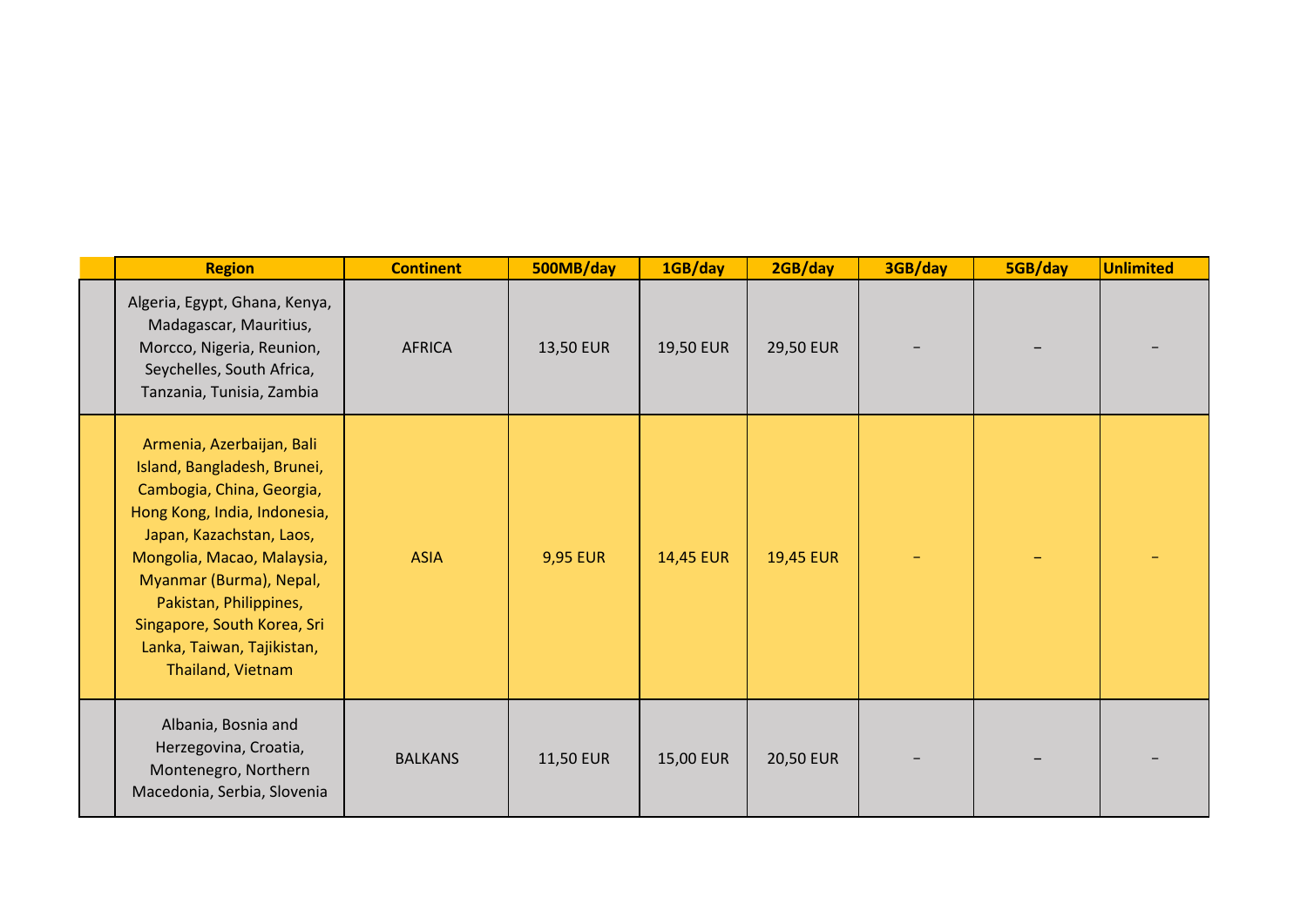| Anguilla, Antigua and Barbuda,<br>Aruba, British Virgin Islands,<br>Cayman Islands, Curacao,<br>Dominican Republic, Grenada,<br>Guadelupe, Haiti, Jamaica,<br>Martinique, Saint Maarten,<br>Saint Vincent and Grenadines,<br>Trinidad i Tobago, Turks and<br><b>Caicos Islands</b>                                                                                                                                                               | <b>CARIBBEAN</b><br><b>ISLANDS</b>       | <b>16,50 EUR</b> | <b>27,00 EUR</b> | 48,00 EUR |  |  |
|--------------------------------------------------------------------------------------------------------------------------------------------------------------------------------------------------------------------------------------------------------------------------------------------------------------------------------------------------------------------------------------------------------------------------------------------------|------------------------------------------|------------------|------------------|-----------|--|--|
| Costa Rica, El Salvador,<br>Guatemala, Nicaragua, Panama,<br>Puerto Rico                                                                                                                                                                                                                                                                                                                                                                         | <b>CENTRAL</b><br>AMERICA                | 9,94 EUR         | 13,94 EUR        | 19,88 EUR |  |  |
| Andorra, Austria, Belgium,<br>Bulgaria, Croatia, Czech<br>Republic, Denmark, Estonia,<br>Finland, France, Germany,<br>Gibraltar, Greece, Hungary,<br>Iceland, Ireland, Isle of Man,<br>Italy, Latvia, Liechtenstein,<br>Lithuania, Luxembourg, Malta,<br>Monaco, Netherlands, Norway,<br>Poland, Portugal, Romania,<br>Russia, San Marino, Slovakia,<br>Slovenia, Spain, Switzerland,<br>Sweden, Ukraine, Vatican City,<br><b>United Kingdom</b> | <b>EUROPE I</b><br>500 MB/1GB<br>for day | <b>8,95 EUR</b>  | <b>9,95 EUR</b>  |           |  |  |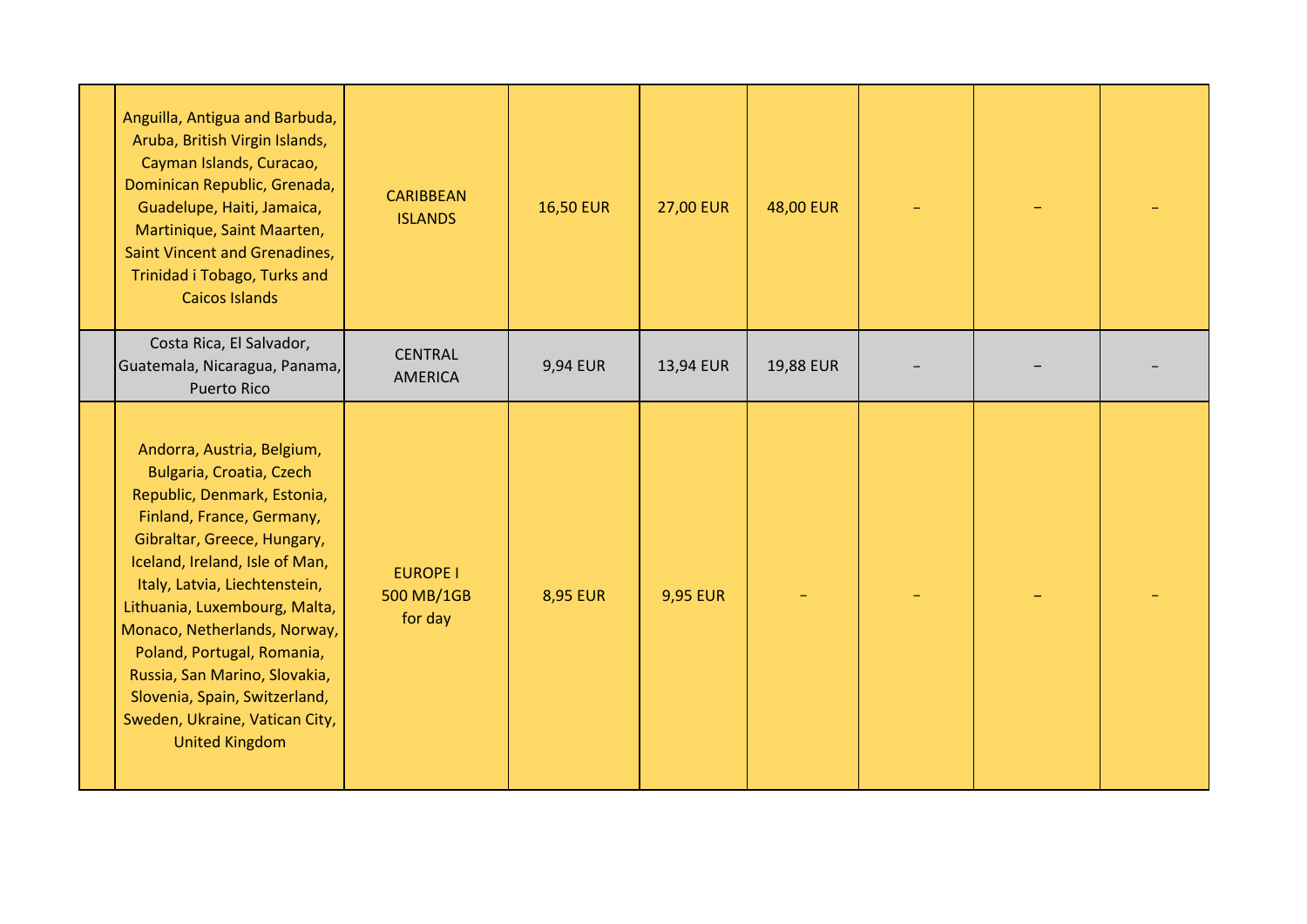| Austria, Bulgaria, Croatia, Czech<br>Republic, Denmark, Estonia,<br>Finland, France, Germany,<br>Greece, Iceland, Ireland, Italy,<br>Latvia, Liechtenstein, Malta,<br>Monaco, Netherlands, Norway,<br>Poland, Portugal, Romania,<br>Russia, San Marino, Slovakia,<br>Slovenia, Spain, Switzerland,<br>Sweden, Turkey, Ukraine,<br>Vatican, United Kingdom | <b>EUROPE II</b><br>3 GB/5GB<br>for day |                  |                  |                  | 10,95 EUR | 12,95 EUR |  |
|-----------------------------------------------------------------------------------------------------------------------------------------------------------------------------------------------------------------------------------------------------------------------------------------------------------------------------------------------------------|-----------------------------------------|------------------|------------------|------------------|-----------|-----------|--|
| Bahrain, Cyprus, Israel, Jordan,<br>Kuwait, Oman, Qatar, Saudi<br>Arabia, Turkey, United Arab<br><b>Emirates</b>                                                                                                                                                                                                                                          | <b>MIDDLE</b><br><b>EAST</b>            | <b>12,50 EUR</b> | <b>17,50 EUR</b> | <b>27,00 EUR</b> |           |           |  |
| Canada, Mexico, United States<br>(USA)                                                                                                                                                                                                                                                                                                                    | <b>NORTH</b><br>AMERICA                 | 8,90 EUR         | 12,90 EUR        | 19,50 EUR        |           |           |  |
| Australia, Fiji, Guam, Northern<br>Mariana Islands, New Zealand,<br>Tahiti                                                                                                                                                                                                                                                                                | <b>OCEANIC</b>                          | <b>12,00 EUR</b> | <b>17,00 EUR</b> | <b>26,00 EUR</b> |           |           |  |
| Argentina, Bolivia, Brazil, Chile,<br>Colombia, Ecuador, Guyana,<br>Paraguay, Peru, Suriname,<br>Uruguay, Venezuela                                                                                                                                                                                                                                       | SOUTH<br><b>AMERICA</b>                 | 9,95 EUR         | 13,95 EUR        | 22,95 EUR        |           |           |  |
| All countries above                                                                                                                                                                                                                                                                                                                                       | <b>GLOBAL</b>                           | <b>16,50 EUR</b> | <b>24,50 EUR</b> | <b>48 EUR</b>    |           |           |  |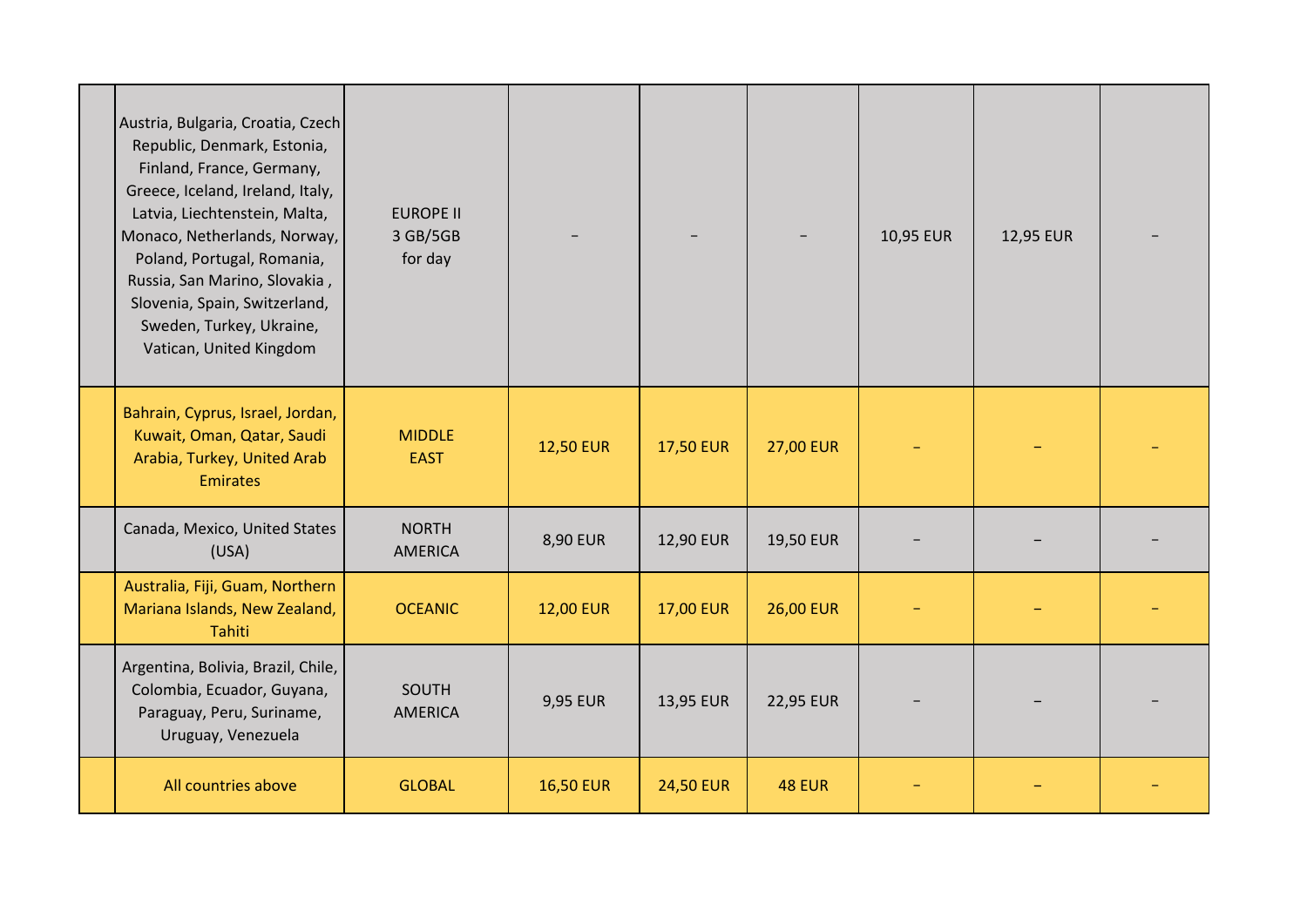## **XOXO WIFI SUBSCRIPTION (gross prices)**

| <b>Package Type</b> | <b>Countries</b> | 500 MB/month   | 1 GB/month     | 2 GB/month | 3GB/month      | $\overline{5}$ GB/month | <b>Unlimited</b> |
|---------------------|------------------|----------------|----------------|------------|----------------|-------------------------|------------------|
| Global package      | 106 regions      | <b>130 EUR</b> | <b>215 EUR</b> |            | -              |                         |                  |
| Global package      | 140 regions      | <b>150 EUR</b> | <b>253 EUR</b> |            | <b>720 EUR</b> |                         | <b>1240 EUR</b>  |
| Asia package        | 38 regions       | <b>82 EUR</b>  | <b>130 EUR</b> |            |                |                         |                  |

| 4 | Europe package (6 month)  | 31 regions | 20 GB/month<br>50 EUR/month |
|---|---------------------------|------------|-----------------------------|
|   | Europe package (12 month) | 31 regions | 20 GB/month<br>45 EUR/month |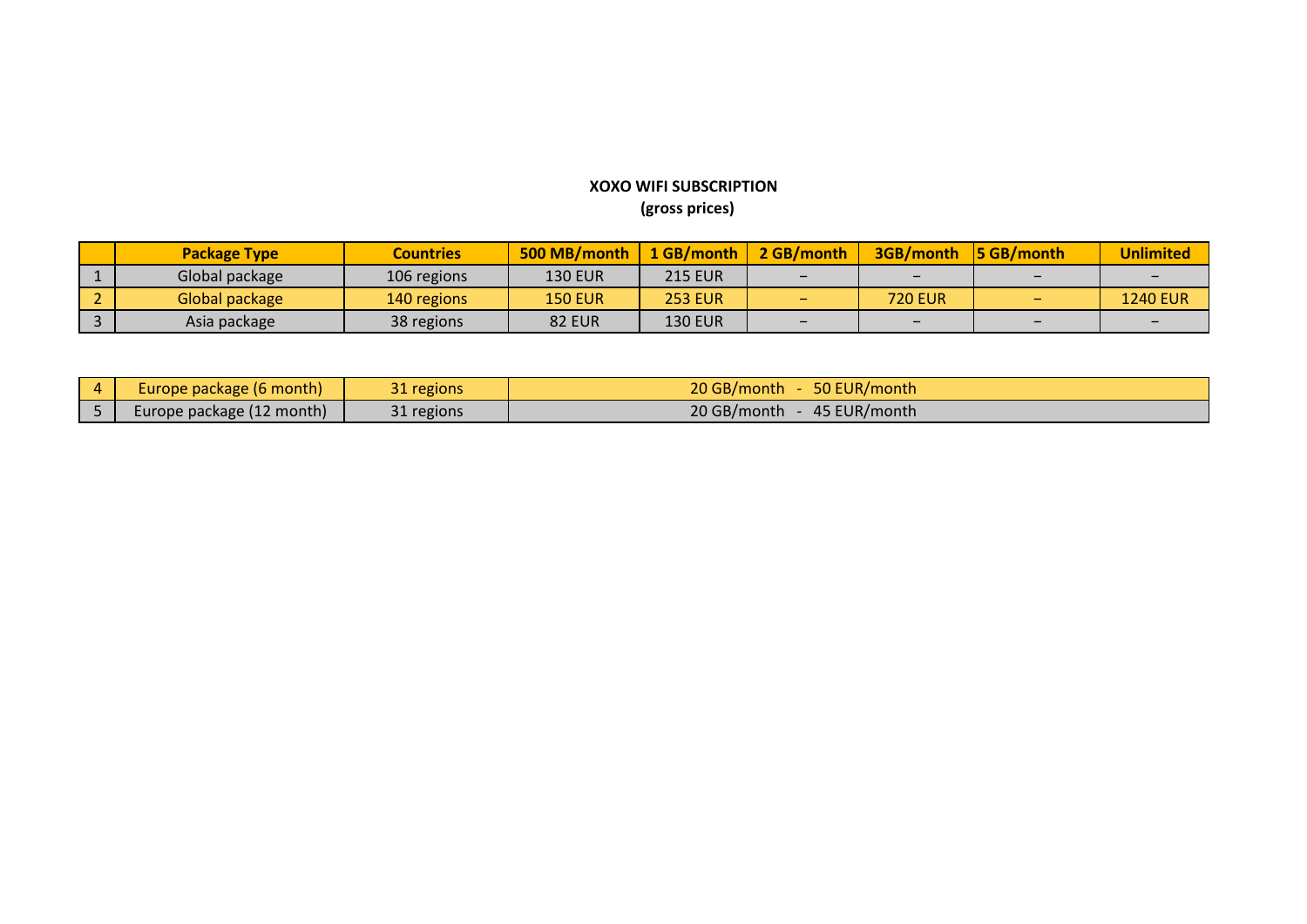## **(gross prices) PURCHASE XOXO WiFi ROUTER**

| XOXO WiFi Router | <b>135 EUR</b> |
|------------------|----------------|
| Multiadapter     | <b>15 EUR</b>  |
| Etui             | 9 EUR          |
| Full package     | <b>159 EUR</b> |